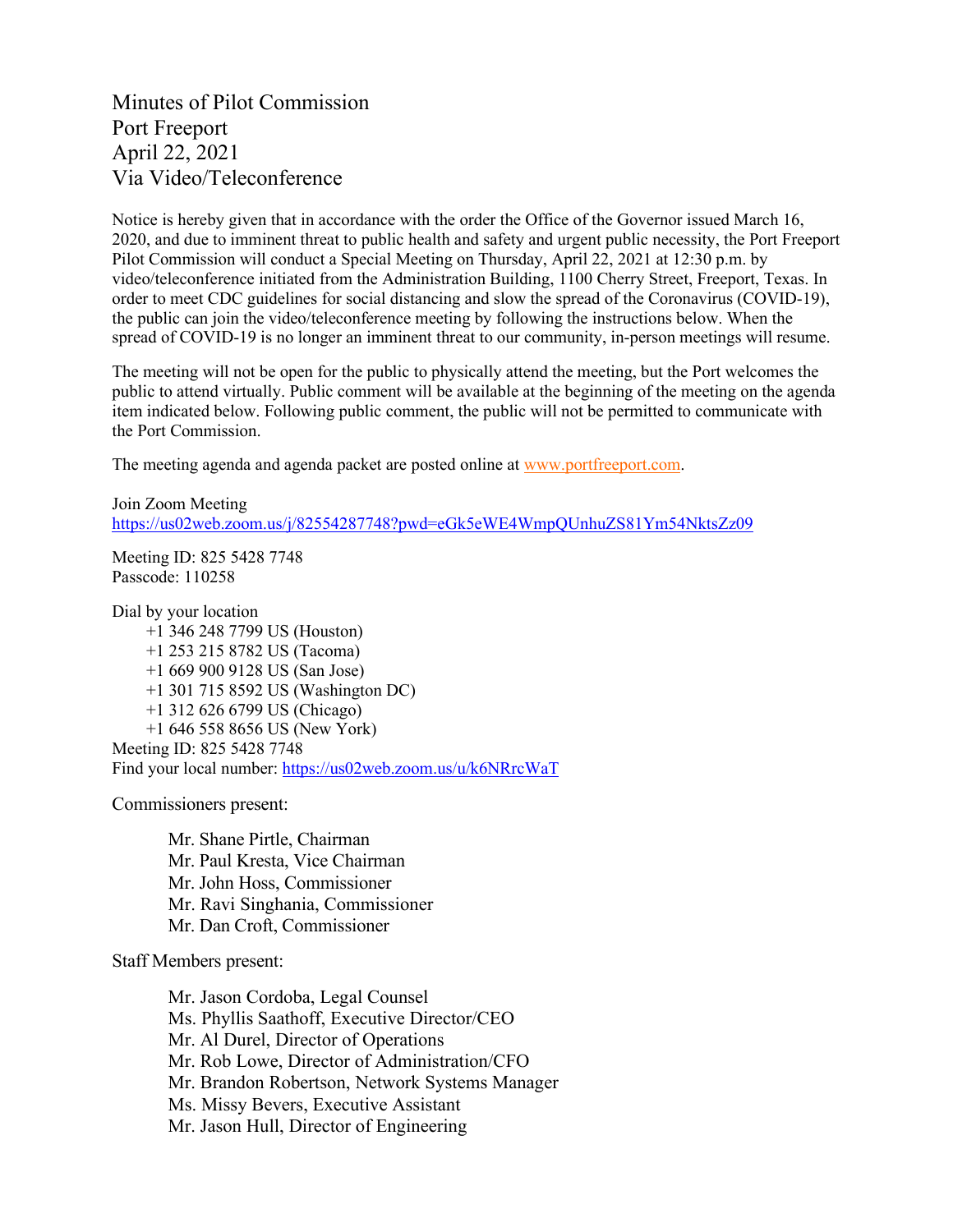Mr. Chris Hogan, Director of Protective Services Ms. Mary Campus, Controller Mr. Austin Seth, Operations Specialist

Absent:

Mr. Rudy Santos, Secretary/Treasurer

Also, Present:

Captain Daniel Blanton, Brazos Pilots Association Captain Matthew Krohn, Brazos Pilots Association Mr. Bobby Fuller, Texas Port Ministry

Commissioner Pirtle stated the following…

Today is April 22, 2021, and the time is 12:32 p.m. This is a special meeting of the Pilot Commission. I am Shane Pirtle, Chairman. We are conducting this meeting by video/telephone conference pursuant to Governor Abbott's order suspending certain provisions of the Texas Open Meetings Act in order to minimize the impact of the coronavirus outbreak. This meeting is being recorded as required by the Texas Open Meetings Act.

With the posting of today's meeting a toll-free call-in number was indicated on the agenda, along with the agenda packet. Both may be found on the Port's website [www.portfreeport.com.](http://www.portfreeport.com/) Additionally, the public may join the meeting from a computer, tablet or smartphone or by phone using the toll-free call-in number.

This meeting will not be open for the public to physically attend the meeting, but the Port welcomes the public to attend virtually. Public comment will be available at the beginning of the meeting as indicated on the agenda. Following public comment, the public will not be permitted to communicate with the Pilot Commission.

In the event any member of the public is having any technical difficulty during the meeting, please call (979) 233-2667, and someone will assist you.

Being considerate of all participants on this call today, we respectfully request everyone "mute" their phones unless you are speaking.

An Executive Session was not noticed on the published agenda and will not occur unless otherwise indicated during the meeting.

- 1. CONVENE OPEN SESSION in accordance with Texas Government Code Section 551.001, et. seq., to review and consider the following:
- 2. Roll Call.

Commissioner Pirtle stated that those present in the board room (at a safe distance) included himself, Commissioners Kresta, Commissioner Croft, Commissioner Singhania, Phyllis Saathoff – CEO and Jason Cordoba – Legal Counsel. Commissioner Hoss was present online, and Commissioner Santos was absent from the meeting.